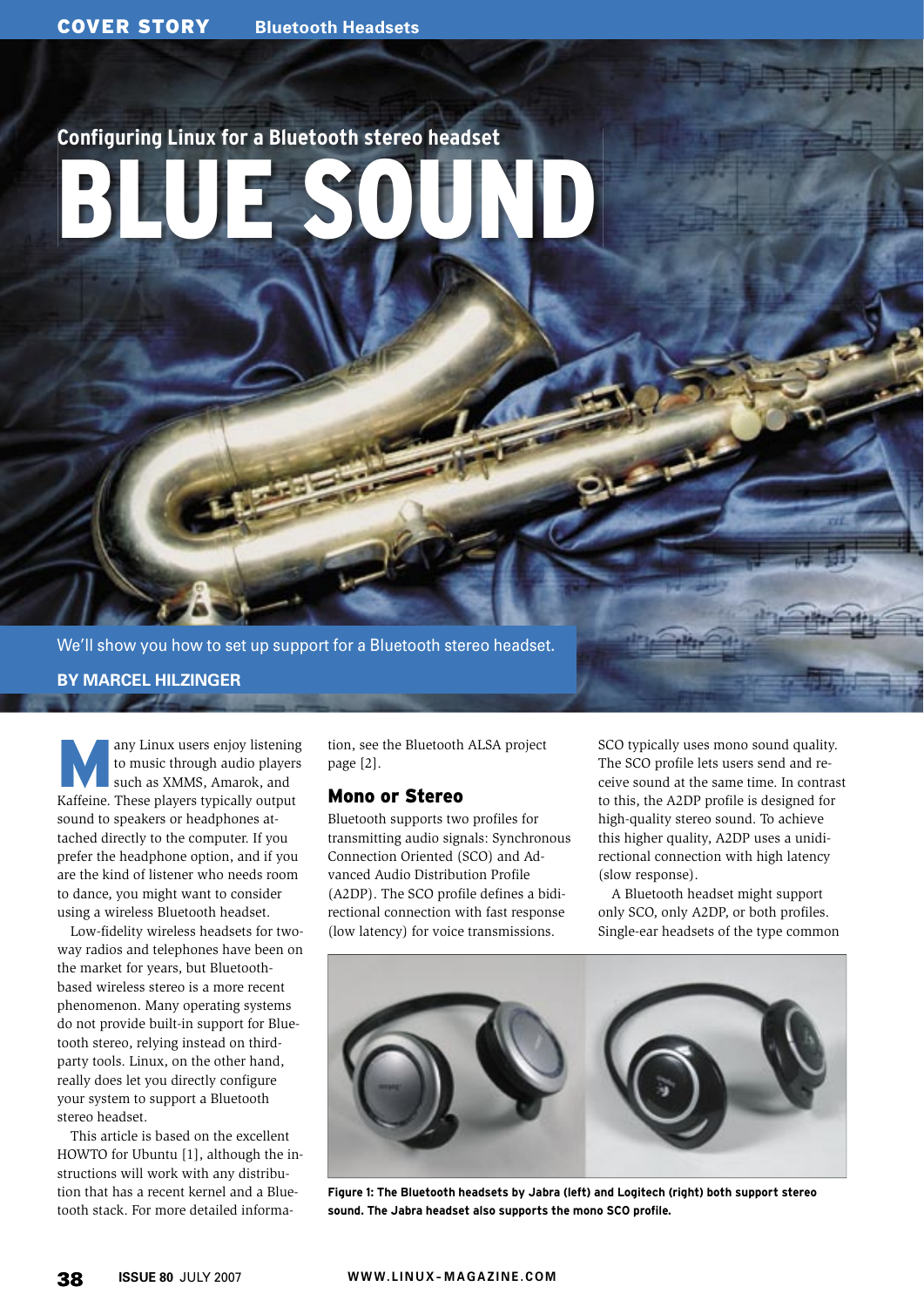

for mobile telephony typically support just the SCO profile, whereas stereo headsets often support both. In our lab, I tested the BT620s stereo headset by Jabra and the Wireless Headphones for PC by Logitech (Figure 1). The Jabra device supports both SCO and A2DP. The LED flash sequence tells you which mode the headset is working in. The Logitech headset only supports A2DP. In fact, the Logitech headset is not officially a Bluetooth device: Logitech sells it with a USB dongle as a normal wireless solution, although the set does have Bluetooth capabilities.

This article will be concentrating on stereo output via the *a2dpd* daemon.

#### The Old Method

If the approach that uses the A2DP daemon does not work properly, you might want to try the old method based on the snd-bt-sco kernel module. This said, I didn't experience a single case in which snd-bt-sco worked but the A2DP daemon didn't.

To create the snd-bt-sco.ko kernel module, download the CVS code for btsco and sbc, build and install as described above, then change directory to btsco/ kernel and run the make command. Become root, and copy the module to /lib/ modules/Kernelversion/kernel/drivers/ bluetooth. Typing uname -a gives you your Kernelversion.

If all of this works, you can load the module by typing modprobe snd-bt-sco. The next step is to associate with the Bluetooth headset. To do so, you need to make sure the headset is in pairing mode. Enter the command line:

#### btsco -r -v <I>Bt-address<I>

Making sure to replace Bt-address with the Bluetooth address for your headset. If you see the error message

btsco v0.42

Error: control open  $(hw:1)$ :  $\triangleright$ No such device

Error: Can't find device. Bail

either your headset is not supported by the module, or the kernel module might not be loaded. If everything works out, you should see the following message:

You can refer to the box called "The Old Method" for instructions on the more complicated setup for a SCO connection. This can be interesting if you would like to use a headset for phoning (via Skype, for example).

For the A2DP daemon, you need the *sbc* library and the Bluetooth-ALSA tool *btsco*. See the box titled "Downloading Code from CVS" for details.

After unpacking or downloading the source code, change to the *sbc* directory and enter the following commands:

```
btsco v0.42
Device is 1:0
```
Voice setting: 0x0060

RFCOMM channel 1 connected

Using interface hci0

Now, pop up a second console and enter the following command to start the output:

 $mpg123 - -au - *I* > filemp3<sup>*I*</sup> > | **Z**$ a2play <I>Bt-address<I>

For playback, you need to replace file. mp3 with the name of any MP3 file and **Bt-address with the Bluetooth address** for your headset. If you then see the messages

Listen thread running

| read 200000 2873 times / sec. |  |  |
|-------------------------------|--|--|
| read 30ABCO 1197 times / sec. |  |  |
| read 3061CO 1198 times / sec. |  |  |
| read 2FF0C0 1120 times / sec. |  |  |
| read 3052C0 1154 times / sec. |  |  |

you can be sure that playback is running. The kernel module approach has a couple of major disadvantages compared with the A2DP daemon. For example, to play a track, you need to enter commands at the command line – playlists are not supported – and whenever you update the kernel, you will need to install a new module. In addition, playback did not work at all on the Logitech headset because it does not support SCO.

./bootstrap ./configure --prefix=/usr make sudo make install

Depending on your distribution, you will need to enter either the root password (SUSE, Fedora), or your user password (Ubuntu) to install with a *sudo* command. When you are done, change directory to *plugz* and enter the same commands here, adding the *--sysconfdir= /etc* option to the *./configure* command:

#### Downloading Code from CVS

- cvs -d:pserver:anonymous@sbc.cvs.sourceforge.net:/cvsroot/sbc login
- cvs -d:pserver:anonymous@sbc.cvs.sourceforge.net:/cvsroot/sbc co sbc
- cvs -d:pserver:anonymous@bluetooth-alsa.cvs.sourceforge.net:/cvsroot/bluetooth-alsa login
- After logging in, you're prompted to enter your password. Just press Enter.<br>
cvs -d:pserver:anonymous@sbc.cvs.sourceforge.net:/cvsroot/sbc co sbc<br>
cvs -d:pserver:anonymous@bluetooth-alsa.cvs.sourceforge.net:/cvsroot/blueto cvs -d:pserver:anonymous@bluetooth-alsa.cvs.sourceforge.net:/cvsroot/bluetooth-alsa co plugz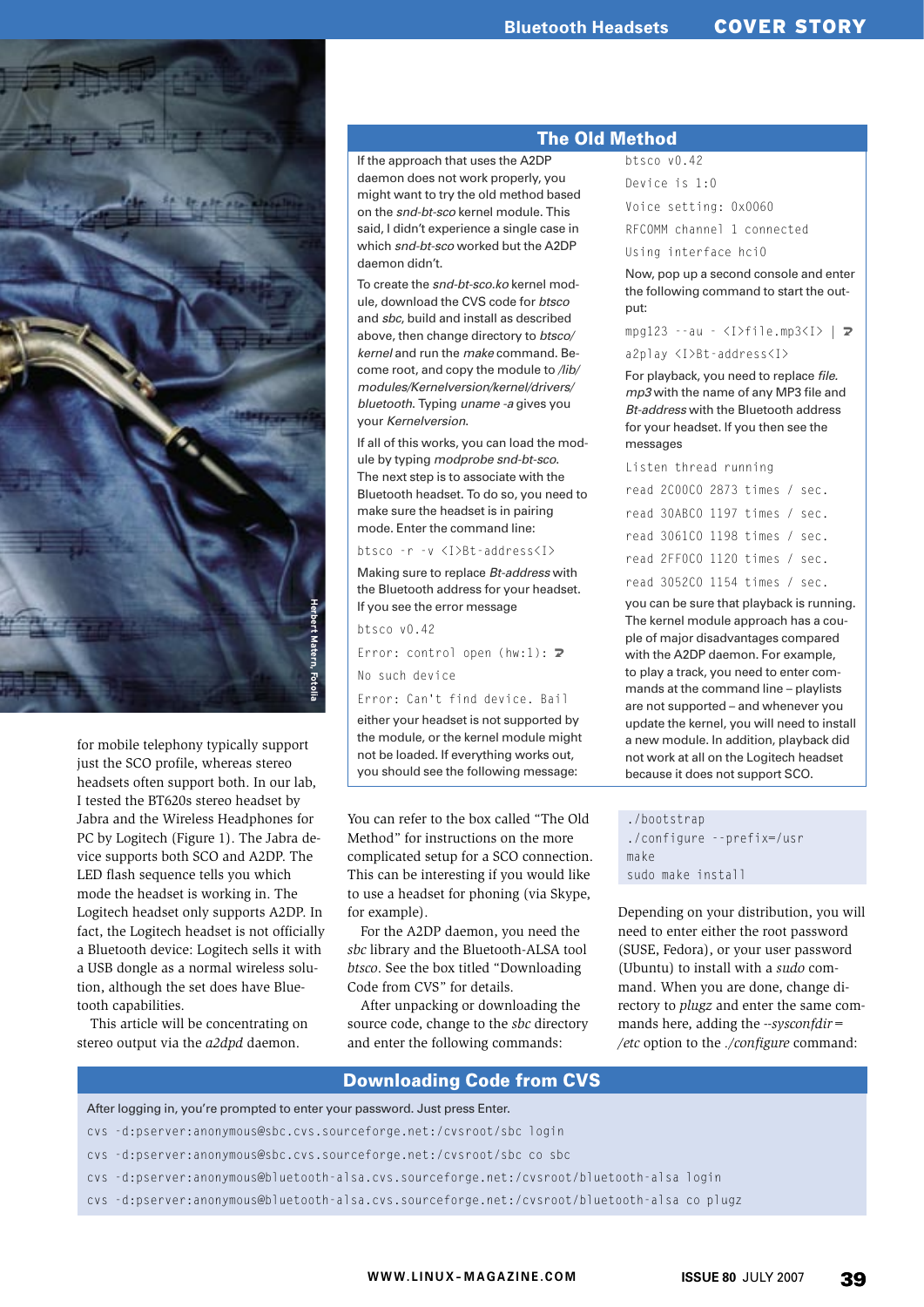```
./bootstrap
./configure --prefix=\mathbb{Z}/usr --sysconfdir=/etc
make
sudo make install
```
This completes the installation. The next step is to configure the A2DP daemon.

# Configuration Files

For playback, you need to tell the daemon which headset to use, and you need a *.asoundrc* file to create a matching ALSA device. If you do not have a *.asoundrc* file in your home directory, create a new file like so:

pcm.a2dpd { type a2dpd }

If the file already exists, add the three preceding lines at the end of the file. To configure the A2DP daemon, copy the *sample.a2dprc* file called *.a2dprc* from the *plugz/also-plugins* directory to your home directory. Note that both files start with a dot. Then open the *.a2dprc* file, remove the pound sign (#) in line 48 to enable the entry *#address=00:08: F4:30:07:64*, and replace the Bluetooth address in this entry with the address for your dongle. To find the address, refer to the next section.

# Bluetooth Basics

To play music on your headset, you need to connect it to your PC. To allow this to happen, you need to make sure your headset is visible. If you have a Jabra headset, press the pads on both earphones for about five seconds. You can tell that the headset is in pairing mode because the LEDs will alternately flash red, blue, and green.

If you have the Logitech headset, hold down the button at the center of the left earphone until the LED starts to flash quickly. Now enter *hcitool scan* at the command line, and you should see the Bluetooth address and name of the headsets – for example:

marcel@kim:~> hcitool scan Scanning ... 00:13:17:70:44:5A Jabra BT620s

Now enter this address in the *.a2dprc* file in your home directory. If the command

fails to find a Bluetooth device, either your computer's Bluetooth dongle is not working or the headset is not in pairing mode. To find out whether Linux has detected the dongle, give the *hcitool dev* command. It should display the Bluetooth address for the dongle.

# Let's Rock

If you have created the two configuration files for the ALSA configuration and the A2DP daemon, you can launch the daemon at the command line by typing *a2dpd*. You don't need to be root to do this. The following two lines should appear as output:

```
avrcp: Accepting \mathbb{Z}incoming connection
avdtp: Accepting \mathbf{z}incoming connection
```
If you see an error message stating *Cannot open /dev/ input/ uinput: No such file or directory*, you can just ignore it.

Leaving the terminal window open, launch XMMS and press  $Ctrl + P$  to open the configuration dialog. As your *Output Plugin*, select *ALSA [libALSA.so]* and then click on *Configure*. In the *Audio device* box, manually enter *a2dpd* (you can't select the device from the list), and then click *OK* twice to apply the settings.

 $\blacksquare$ 

When you start to play back in XMMS, a dialog box appears, prompting you to pair the device. The headset must be in pairing mode for this.

On SUSE Linux, the pairing dialog appears in the KDE Bluetooth framework; on Ubuntu, you will see a Gnome Bluetooth dialog box, assuming you have installed the *bluez-passkeygnome* package on Edgy.

If pairing works as intended, the player should start to play back. You

will then see the following message in the terminal window with the *a2dpd* command:

DEBUG: a2dp transfer raw:  $\triangleright$ Bandwith: 27250 (212 kbps) 32

Instead of XMMS, you could just as easily use Amarok or Kaffeine for sound output. To do so in Amarok, select *Settings* | *Configure Amarok* | *Audio output*, and set the *Output module* to *Alsa*. After clicking on *Apply*, enter the *a2dpd* device in both the *Mono* and *Stereo* boxes (Figure 2).

In Kaffeine, select *Settings* | *Xine Engine Parameters* | *Audio*, click the *Expert Options* tab, and scroll down until you see *device.alsa\_front\_device device used for stereo output*. Instead of *default*, enter *a2dpd* here.

#### Pros and Cons

One of the biggest advantages of the Bluetooth approach compared with legacy wireless headsets is that you can use a Bluetooth headset to send commands to your Linux computer. For example, you can stop the player, move to the next track, or backtrack.

The *.a2dprc* file specifies which commands the A2DP daemon receives when you press a button. In the *# AVRCP Com-*

|               | Sound System              |                                                                                                                        |                  |                                            |                              |  |  |
|---------------|---------------------------|------------------------------------------------------------------------------------------------------------------------|------------------|--------------------------------------------|------------------------------|--|--|
|               | <b><i><u>STAR</u></i></b> |                                                                                                                        | $\bullet$        | <b>About</b>                               |                              |  |  |
|               | Configure une             |                                                                                                                        |                  |                                            |                              |  |  |
| Appearance    |                           | Culture pluging                                                                                                        |                  | alsa.                                      | ٠                            |  |  |
| Playback      |                           | Sound deuto may be modified after the output plugin has<br>been changed to ALSA or OSS.<br>- ALSA Device Configuration |                  |                                            |                              |  |  |
|               |                           | added<br>Monto:                                                                                                        |                  |                                            | & Channels (Lupsurround40.0) |  |  |
| OSD.          |                           | Staroon InJidoot                                                                                                       |                  |                                            | 6 Channels: Ligitumord51/0   |  |  |
| Engine        |                           | Speaber arrangement:                                                                                                   |                  | Stereo 2.0                                 |                              |  |  |
| Collection    |                           | HTTP Provy for Streaming<br>Host:                                                                                      |                  |                                            | eo (d)                       |  |  |
| Ø6            | ׆                         | Librari                                                                                                                |                  | Posswords                                  |                              |  |  |
| Lyst.fm       |                           | Autho CD Configuration                                                                                                 |                  |                                            |                              |  |  |
|               |                           | Default device                                                                                                         | irsecolony       |                                            |                              |  |  |
| Media Devices |                           | CODB Server:                                                                                                           | Freeds/reads.org |                                            | 9890 0                       |  |  |
|               |                           |                                                                                                                        |                  | CDDB Cache din incentimarcel Anextddbcache |                              |  |  |
|               |                           |                                                                                                                        |                  |                                            |                              |  |  |
|               |                           |                                                                                                                        |                  |                                            |                              |  |  |
|               |                           |                                                                                                                        |                  |                                            |                              |  |  |

**Figure 2: To be able to play music via the A2DP daemon, you need to set up a2dpd as an ALSA device in Amarok.**